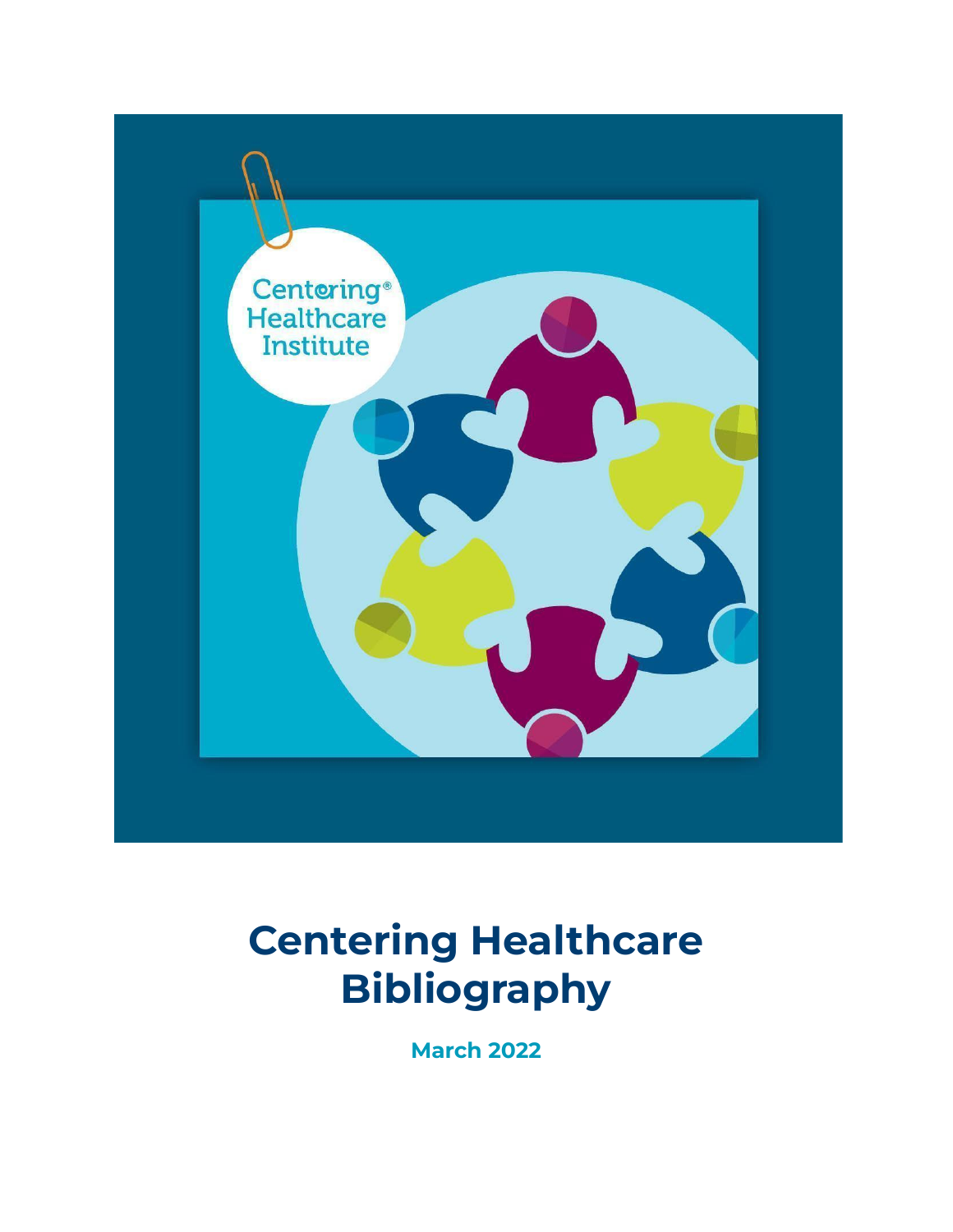### **CenteringPregnancy and CenteringParenting Quantitative Research**

Abshire C, Mcdowell M, Crockett AH, Fleischer NL. (2019). The Impact of CenteringPregnancy Group Parental Care on Birth Outcomes in Medicaid Eligible Women. *Journal of Women's Health 28(7),* 919-928.

Adams J, Kenny T, Frantz K, Eden R, Bellante A, Silber A, McCarroll ML, von Gruenigen VE, & Gothard MD. (2016). Comparison of Outcomes in Maternal Opiate Medical Support Using CenteringPregnancy Versus Maternity Care Home. *Journal of Pregnancy and Child Health*, *3*(4), 95S.

Adams SH, et al. (2017). Integrating a Nurse-Midwife-Led Oral Health intervention Into CenteringPregnancy Prenatal Care: Results of a Pilot Study. *Journal of Midwifery & Women's Health*, *62*(4), 463-469.

Bakir S, Hoff T, Hahn P, Stockdale CK, Hardy-Fairbanks A. Planned use of long acting reversible postpartum contraception in low-risk women in CenteringPregnancy® group versus individual physician prenatal care. (2020). *Proceedings in Obstetrics and Gynecology 10(1)*, 7-11.

Boothe, E., Olenderek, M., Noyola, M.C. et al. (2021) Psychosocial outcomes of group prenatal care. *Journal of Public Health.* https://doi.org/10.1007/s10389-020-01441-6

Carter EB, Temming LA, Akin J, Fowler S, Macones GA, Colditz GA, & Tuuli MG. (2016). Group Prenatal Care Compared With Traditional Prenatal Care: A Systematic Review and Meta-analysis. *Obstetrics & Gynecology*, *128*(3), 551-561.

Carter EB, Barbier K, Sarabia R, Macones GA, Cahill AG, & Tuuli MG. (2017). Group versus traditional prenatal care in low-risk women delivering at term: a retrospective cohort study. *Journal of Perinatology*, *37*(7), 769-771.

Chae SY, Chae MH, Kandula S, & Winter RO. (2016). Promoting improved social support and quality of life with the CenteringPregnancy® group model of prenatal care. *Archives of Women's Mental Health, 20*(1), 209-220.

Connor KA, Duran G, Faiz-Nassar M, Mmari K, & Minkovitz CS. (2018). Feasibility of Implementing Group Well Baby/Well Woman Dyad Care at Federally Qualified Health Centers. *Academic pediatrics*, *18*(5), 510–515

Cozianu T, Kural Y, Leon JC, Inglis S, Magloire T, & Khalil S. (2016). Centering Pregnancy Impact on Patterns of Weight Gain in an Inner City Community Teaching Hospital [30D]. *Obstetrics & Gynecology*, *127*, 42S.

Crockett A, Heberlein EC, Glasscock L, Covington-Kolb S, Shea K, & Khan IA. (2017). Investing in CenteringPregnancy™ Group Prenatal Care Reduces Newborn Hospitalization Costs. *Women's Health Issues*, *27*(1), 60-66.

Crockett AH, Heberlein EC, Smith JC, Ozluk P, Covington-Kolb S, & Willis C. (2019). Effects of a Multi‐site Expansion of Group Prenatal Care on Birth Outcomes.*Maternal and Child Health Journal*. Cunningham SD, Lewis JB, Shebl FM, Boyd LM, Robinson MA, Grilo SA, … Ickovics JR. (2018). Group Prenatal Care Reduces Risk of Preterm Birth and Low Birth Weight: A Matched Cohort Study. *Journal of Women's Health*, *28*(1), 17-22.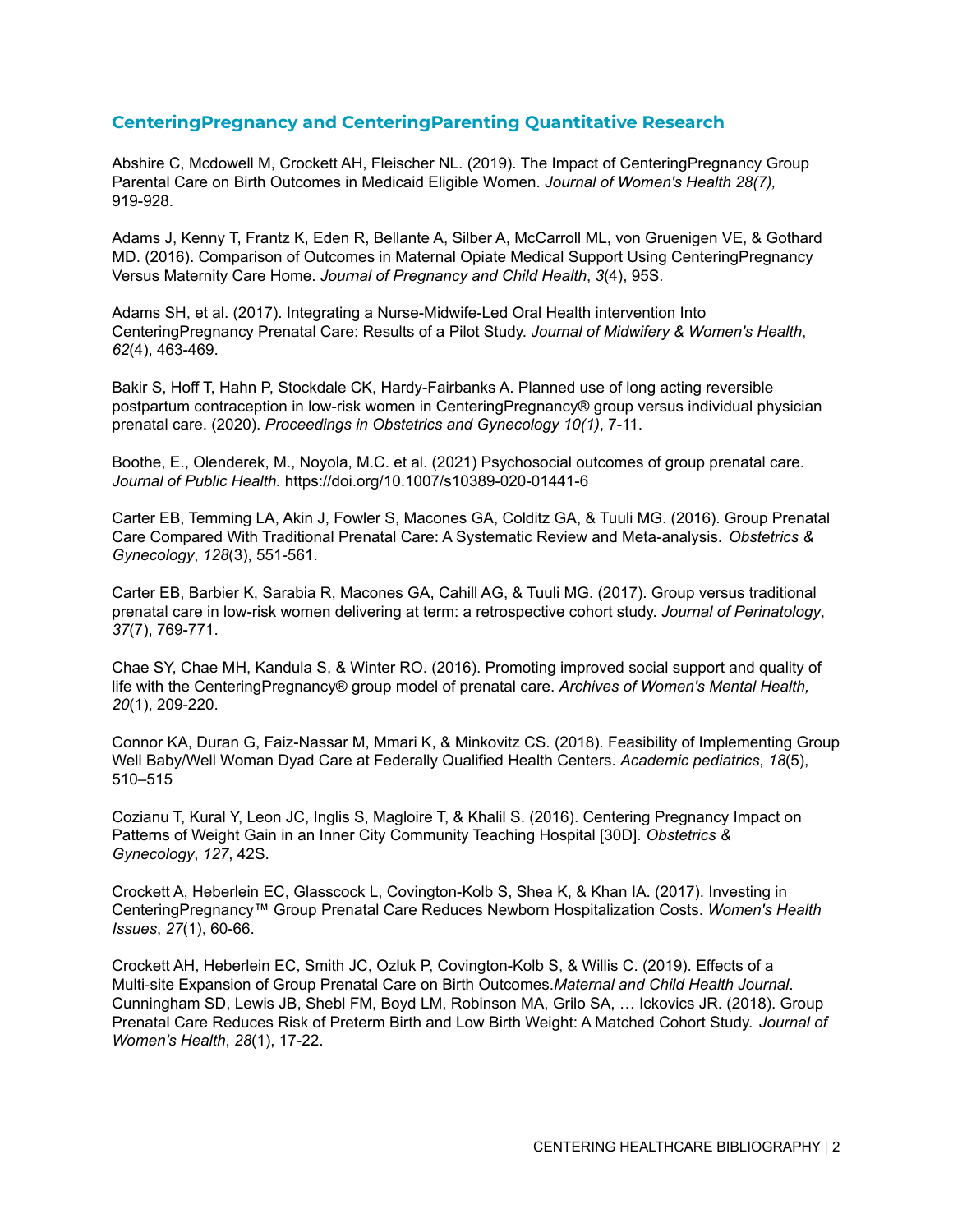Cunningham SD, Grilo S, Lewis JB, Novick G, Rising SS, Tobin JN, & Ickovics JR. (2017). Group Prenatal Care Attendance: Determinants and Relationship with Care Satisfaction. *Maternal and Child Health Journal*, *21*(4), 770-776.

Desai S, Chen F, Boynton-Jarrett R. (2019) Clinician Satisfaction and Self-Efficacy With CenteringParenting Group Well-Child Care Model: A Pilot Study. Journal of Primary Care & Community Health, Vol 10: 1-6.

Earnshaw VA, Rosenthal L, Cunningham SD, Kershaw T, Lewis J, Rising SS, Ickovics JR. (2016). Exploring Group Composition among Young, Urban Women of Color in Prenatal Care: Implications for Satisfaction, Engagement, and Group Attendance. *Women's Health Issues*, *26*(1), 110-115.

Fausett M, Gill B, Esplin M, Shields A, & Staat B. (2014). Centering Pregnancy is associated with fewer early, but not overall, preterm deliveries. *American Journal of Obstetrics & Gynecology*, 210(1), S9.

Felder JN, Epel E, Lewis JB, Cunningham SD, Tobin JN, Rising SS, Ickovics J. (2017). Depressive Symptoms and Gestational Length among Pregnant Adolescents: Cluster Randomized Control Trial of CenteringPregnancy® Plus Group Prenatal Care. *Journal of Consulting and Clinical Psychology, 85*(6), 574–584.

Fenick A, Leventhal J, Gilliam W, & Rosenthal M. (2020) A Randomized Controlled Trial of Group Well-Child Care: Improved Attendance and Vaccination Timeliness. Clinical Pediatrics, 2020 Jun;59(7):686-691.

Francis E, Johnstone MB, Covington-Kolb S, Witrick B, Griffin SF, Sun X, Chen L. (2019). Group Prenatal Care Attendance and Women's Characteristics Associated with Low Attendance: Results from Centering and Racial Disparities (CRADLE Study). *Maternal and Child Health Journal*.

Gareau S, Lòpez-De Fede A, Loudermilk BL, Cummings TH, Hardin JW, Picklesimer AH, Covington-Kolb S. (2016). Group Prenatal Care Results in Medicaid Savings with Better Outcomes: A Propensity Score Analysis of CenteringPregnancy Participation in South Carolina. *Maternal and Child Health Journal*, *20*(7),1384-1393.

Gould Rothberg B, Magriples U, Kershaw T, Rising S, & Ickovics J. (2011). Gestational Weight Gain and Subsequent Postpartum Weight Loss Among Young, Low-income, Ethnic Minority Women. *American Journal of Obstetrics and Gynecology. 204*(1), 50.e1-11.

Grady MA & Bloom K. (2004). Pregnancy Outcomes of Adolescents Enrolled in a CenteringPregnancy Program*. Journal of Midwifery & Women's Health*, *49*(5),412-20.

Grant JH, Handwerk K, Baker K, Milling V, Barlow S, & Vladutiu CJ. (2018). Implementing Group Prenatal Care in Southwest Georgia Through Public–Private Partnerships. *Maternal and Child Health Journal*, *22*(11),1535–1542.

Hackley B, Applebaum J, Wilcox W, & Arevalo S. (2009). Impact of Two Scheduling Systems on Early Enrollment in a Group Prenatal Care Program. *Journal of Midwifery & Women's Health*, *54*(3),168-175.

Hale N, Picklesimer A, Billings D, & Covington-Kolb S. (2014). The Impact of CenteringPregnancy Group Prenatal Care on Postpartum Family Planning. *American Journal of Obstetrics & Gynecology*, *210*(1), 50.e1-7.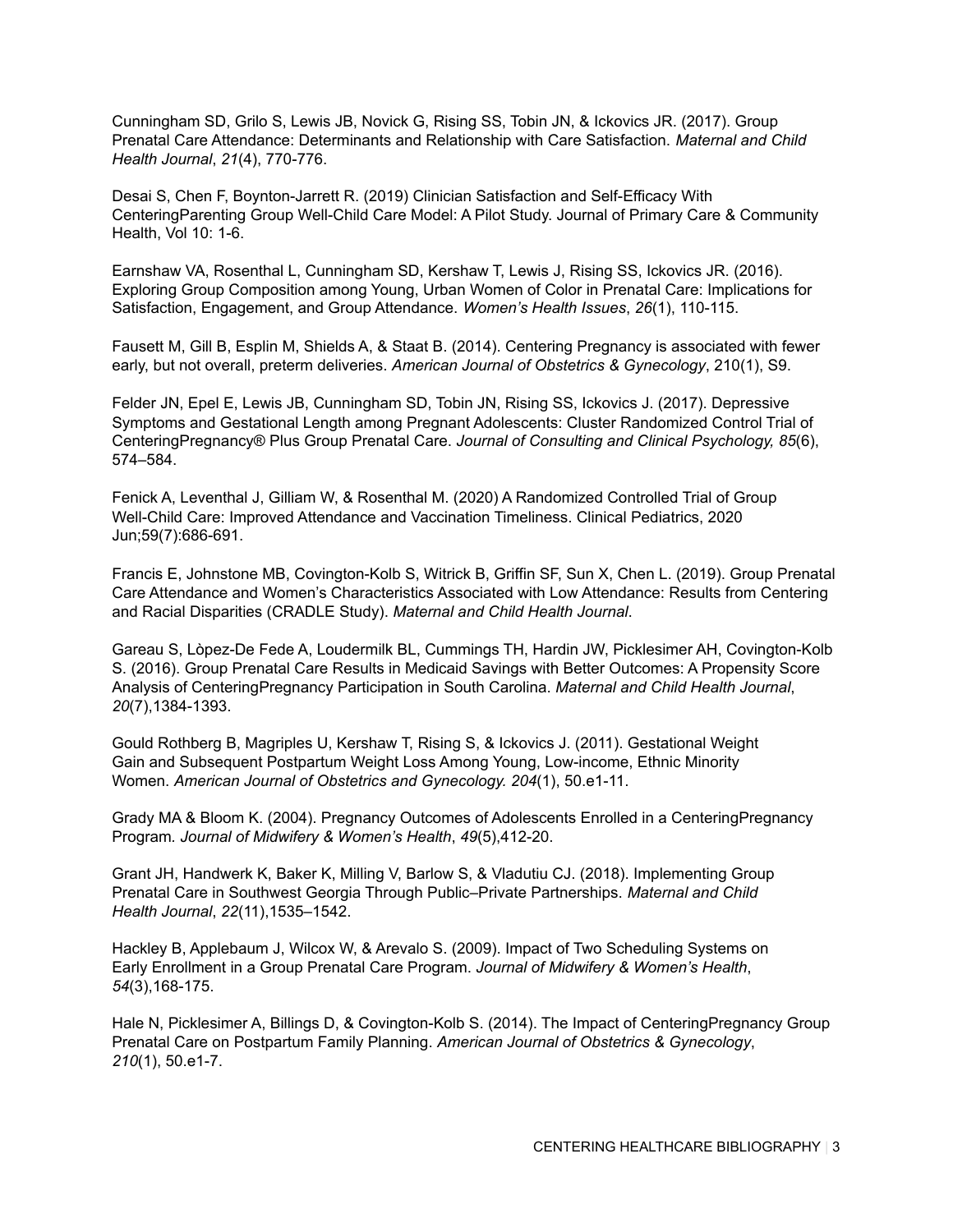Hale N, Picklesimer A, Billings D, & Covington-Kolb S. (2013). The effect of CenteringPregnancy Group prenatal care on enrollment in the post-partum family planning Medicaid waiver program. *American Journal of Obstetrics & Gynecology*, *208*(1), s55.

Heberlein EC, Frongillo EA, Picklesimer AH, & Convington-Kolb S. (2016). Effects of Group Prenatal Care on Food Insecurity during Late Pregnancy and Early Postpartum. *Maternal and Child Health Journal*, *20*(5), 1014-1024.

Heberlein EC, Picklesimer AH, Billings DL, Covington-Kolb S, Farber N, & Frongillo EA. (2016). The Comparative Effects of Group Prenatal Care on Psychosocial Outcomes*. Archives of Women's Mental Health 19*(2), 259-269.

Heberlein E, Smith J, Willis C, Hall W, Covington-Kolb S, and Crockett A. (2020). The effects of CenteringPregnancy group prenatal care on postpartum visit attendance and contraception use. *Contraception 102*, 46-51.

Ickovics JR, Earnshaw V, Lewis JB, Kershaw TS, Magriples U, Stasko E, … Tobin, JN. (2015). Cluster Randomized Controlled Trial of Group Prenatal Care: Perinatal Outcomes Among Adolescents in New York City Health Centers. *American Journal of Public Health*, *106*(2), 359-365.

Ickovics JR, Reed E, Magriples U, Westdahl C, Rising SS, & Kershaw TS. (2011). Effects of Group Prenatal Care on Psychosocial Risk in Pregnancy: Results from a randomized controlled trial. *Psychology and Health*, *26*(2), 235-250.

Ickovics JR, Kershaw T, Westdahl C, Magriples U, Massey Z, Reynolds H, & Rising, S. (2007). Group Prenatal Care and Perinatal Outcomes: A randomized controlled trial. *Obstetrics and Gynecology*, *110*(2 Part 1), 330-339.

Ickovics JR, Kershaw T, Westdahl C, Rising SS, Klima C, Reynolds H, & Magriples U. (2003). Group Prenatal Care and Preterm Birth Weight: Results from a matched cohort study at public clinics. *Obstetrics & Gynecology*, *102*(5 Part 1), 1051-57.

Irigoyen M, Leib S, Paoletti A, DeLago C. (2020) Timeliness of Immunizations in CenteringParenting. Academic Pediatrics, 2020 Dec 3:S1876-2859(20)30632-X.

Jacobs S. (2016). Outcomes of CenteringPregnancy® in African-American Women (Doctoral dissertation). Carlow University. https://pqdtopen.proquest.com/doc/1776157935.html?FMT=AI.

Kennedy HP, Farrell T, Paden R, Hill S, Jolivet R, Cooper B, & Rising SS. (2011). A Randomized Clinical Trial of Group Prenatal Care in Two Military Settings. *Military Medicine*, *176*(10), 1169-1177.

Kershaw TS, Magriples U, Westdahl C, Rising SS & Ickovics J. (2009) Pregnancy as a Window of Opportunity for HIV Prevention: Effects of an HIV intervention delivered within prenatal care*. American Journal of Public Health*, *99*(11), 2079-86.

Klima C, Norr K, Vonderheid S, & Handler A. (2009). Introduction of CenteringPregnancy in a Public Health Clinic. *Journal of Midwifery & Women's Health*, *54*(1), 27-34.

Kweekel L, Gerrits T, Rijnders M, & Brown P. (2016). The Role of Trust in CenteringPregnancy: Building Interpersonal Trust Relationships in Group‐Based Prenatal Care in The Netherlands. *Birth*. *44*(1), 41-47.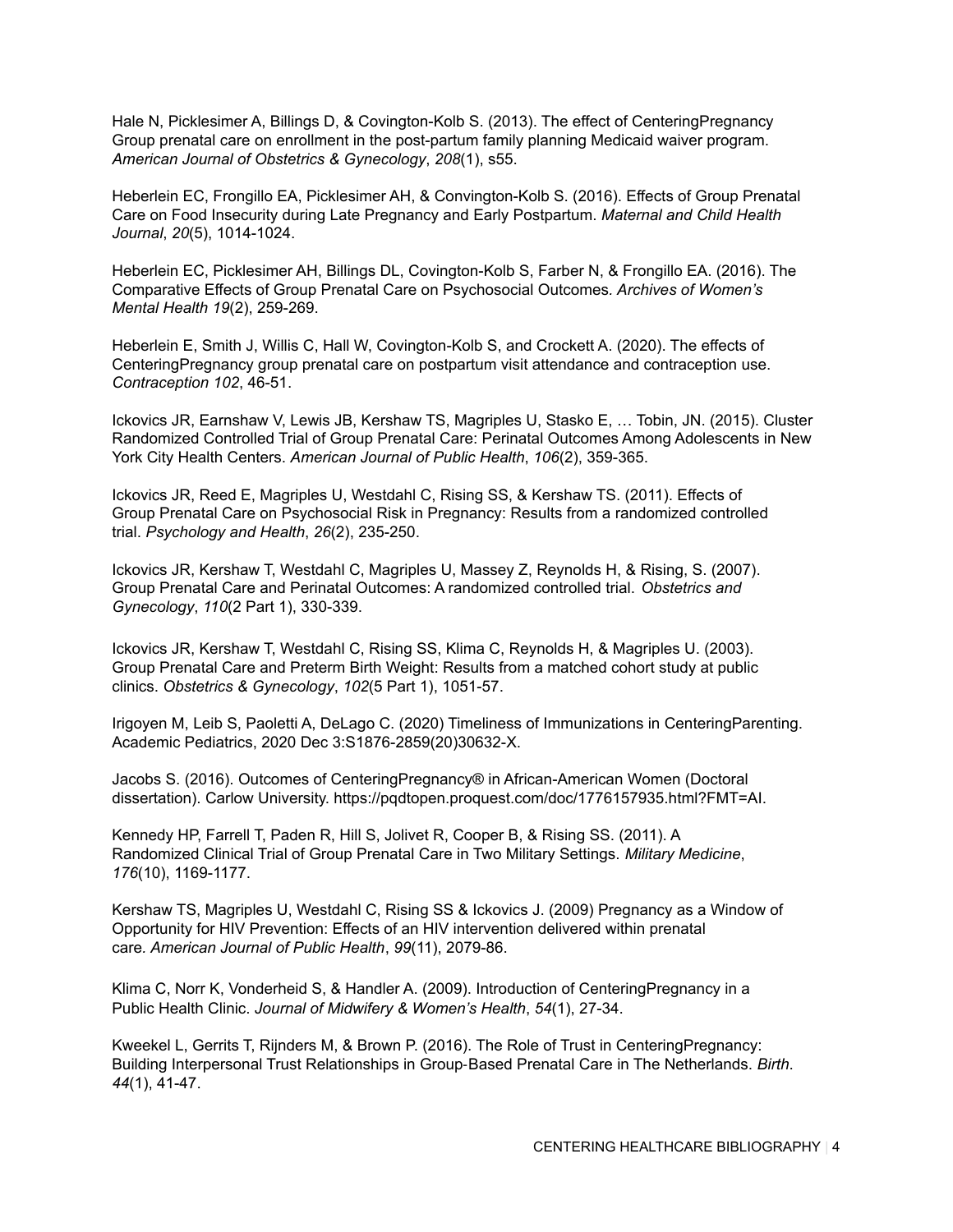Liu R, Chao MT, Jostad-Laswell A, & Duncan LG. (2016). Does CenteringPregnancy Group Prenatal Care Affect the Birth Experience of Underserved Women? A Mixed Methods Analysis. *Journal of Immigrant and Minority Health*, *19*(2), 415-422.

Magriples U, Boynton M, Kershaw T, Lewis J, Rising SS, Tobin J, … Ickovics J. (2015). The Impact of Group Prenatal Care on Pregnancy and Postpartum Weight Trajectories. *American Journal of Obstetrics & Gynecology*, *213*(5), 688.e1-9.

Magriples U, Kershaw TS, Rising SS, Massey Z, & Ickovics JR. (2008). Prenatal Health Care Beyond the Obstetrics Service: Utilization and predictors of unscheduled care*. American Journal of Obstetrics and Gynecology*, *198*(1), 75.e1-7.

Magriples U, Kershaw TS, Rising SS, Westdahl C, & Ickovics JR. (2009). The Effects of Obesity and Weight Gain in Young Women on Obstetric Outcomes*. American Journal of Perinatology*, *26*(5), 365-371.

Milan S, Kershaw T, Lewis J, Westdahl C, Rising SS, Patrikios M, & Ickovics J. (2007). Caregiving History and Prenatal Depressive Symptoms in Low-income Adolescents and Young Adult Women: Moderating and mediating effects. *Psychology of Women Quarterly*, *31*(3), 241-251.

Novick G, Reid A, Lewis J, Kershaw T, Rising SS, & Ickovics J. (2013). Group Prenatal Care: model fidelity and outcomes*. American Journal of Obstetrics & Gynecology*, *209*(2), 112.e1-112.e6.

Omotola A, Ajayi T, Odugbesan O, De Ornelas M, Joseph N. Omotola. (2019) The Impact of CenteringParenting on the Psychosocial Emotional Well-Being of Adolescent Mothers, A Quality Improvement Study. *Journal of Adolescent Health*, 64: S113-S114.

Parikh LI, Jelin AC, Iqbal SN, Belna SL, Fries MH, Patel M, Ramsey PS. (2016). Glycemic Control, Compliance, And Satisfaction For Diabetic Gravidas In Centering® Group Care. *The Journal of Maternal-Fetal & Neonatal Medicine*, *30*(10), 1221-1226.

Patberg E, Young M, Archer S, Duininck G, Li J, Blackwell C, Lathrop E, and Haddad L. (2020). Postpartum Contraceptive Use and Other Reproductive Health Outcomes Among CenteringPregnancy Group Prenatal Care Participants. *Journal of Women's Health 2020*.

Picklesimer A, Billings D, Hale J, Blackhurst D, & Covington-Kolb S. (2012). The Effect Of Centeringpregnancy Group Prenatal Care on Preterm Birth in a Low-Income Population. *American Journal of Obstetrics & Gynecology, 206*(5), 415.e1-7.

Reid J. (2007). CenteringPregnancy®: A model for group prenatal care. *Nursing for Women's Health*, *11*(4), 384-388.

Roussos-Ross K, O'Shea T, & Ramos M. (2017). An Observational Study of the Complementary Pregnancy Outcomes of Patients Enrolled in CenteringPregnancy. *Journal of Gynecology & Obstetrics* 1(3), e001.

Schellinger MM, Abernathy MP, Amerman B, May C, Foxlow LA, Carter AL, Haas DM. (2017). Improved Outcomes for Hispanic Women with Gestational Diabetes Using the Centering Pregnancy Group Prenatal Care Model. *Maternal and Child Health Journal*, *21*.2: 297-305.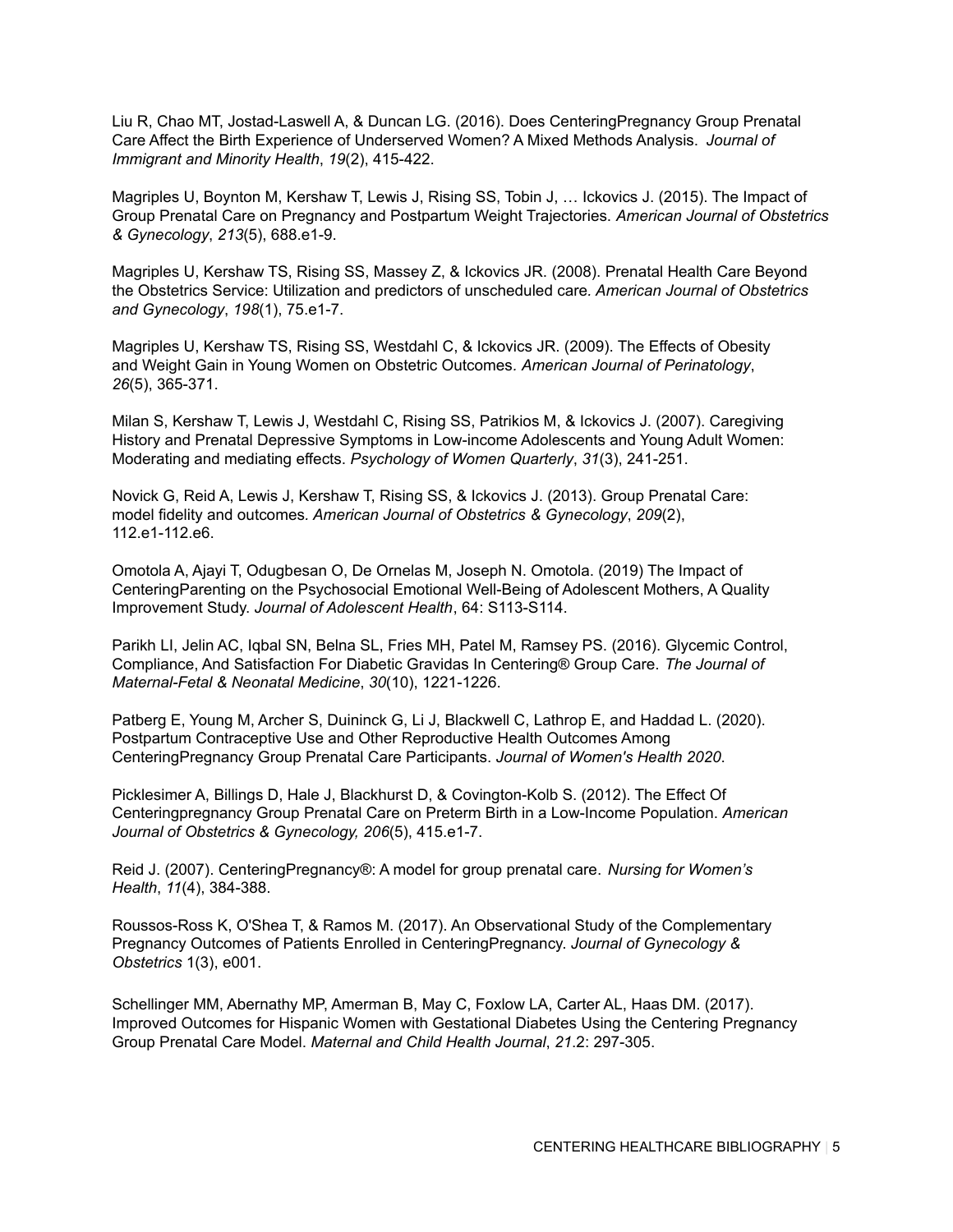Shakespear K, Waite PJ, & Gast J. (2010). A Comparison of Health Behaviors of Women in CenteringPregnancy and Traditional Prenatal Care*. Maternal and Child Health Journal*, *14*(2), 202- 206.

Shah N, Fenick A, & Rosenthal M. (2016) A healthy weight for toddlers? Two-year follow-up of a randomized controlled trial of group well-child care. *Clinical Pediatrics*, *55*(14), 1354-1357.

Skelton J, Mullins R, Langston LT, Womack S, Ebersole JL, Rising SS, & Kovarik R. (2009). CenteringPregnancy Smiles: Implementation of a small group prenatal care model with oral health*. Journal of Health Care for the Poor and Underserved*, *20*(2), 545–553.

Smith, Adrianne M.;, Mehak; and Lian, Brad (2020) "Effects of CenteringPregnancy on Pregnancy Outcomes and Health Disparities in Racial Groups versus Traditional Prenatal Care," *Journal of the Georgia Public Health Association*: Vol. 8 : No. 1 , Article 8. DOI: 10.20429/jgpha.2020.080108

Tandon SD, Colon L, Vega P, Murphy J, & Alonso A. (2012). Birth Outcomes Associated with Receipt of Group Prenatal Care among Low-Income Hispanic Women. *Journal of Midwifery and Women's Health*, *57*(5), 476-81.

Tanner-Smith E, Steinka-Fry K, & Gesell S. (2014). Comparative Effectiveness of Group and Individual Prenatal Care on Gestational Weight Gain. *Maternal Child Health Journal*, *18*(7), 1711– 1720.

Tanner-Smith E, Steinka-Fry K, & Lipsey M. (2013). The Effects of CenteringPregnancy Group Prenatal Care on Gestational Age, Birth Weight, and Fetal Demise*. Modern Child Health Journal*, *18*(4), 801-809.

Tanner-Smith E, Steinka-Fry K, & Lipsey M. (2013). Effects of CenteringPregnancy Group Prenatal Care on Breastfeeding Outcomes*. Journal of Midwifery & Women's Health*. *58*(4), 389-395.

Trotman G, Chhatre G, Darolia R, Tefera E, Damle L, & Gomez-Lobo V. (2015). The Effect of Centering Pregnancy versus Traditional Prenatal Care Models on Improved Adolescent Health Behaviors in the Perinatal Period. *Journal of Pediatric and Adolescent Gynecology*, *28*(5), 395–401.

Trudnak Fowler T, Aiyelawo Marshall K, Frazier C, Holden C, and Dorris J. (2020) Health Care Experience Among Women Who Completed Group Prenatal Care (CenteringPregnancy) Compared to Individual Prenatal Care Within Military Treatment Facilities. *Journal of Patient Experience 7(6),* 1234-1240.

Walton RB, Shaffer S, & Heaton J. (2015). Group Prenatal Care Outcomes in a Military Population: A Retrospective Cohort Study. *Military Medicine*, *180*(7), 825–829.

Walton S, Roberson K, Onsomu EO, Hall S, and Dearman C. (2021). Evaluating Centering group prenatal care in rural women with low socioeconomic status to promote access to care and improve pregnancy outcomes. *Journal of Public Health: From Theory to Practice, 29*, 285-291.

Westdahl C, Milan S, Magriples U, Kershaw T, Rising SS, & Ickovics JR. (2007). Social Support and Social Conflict as Predictors of Prenatal Depression. *Obstetrics and Gynecology, 110*(1), 134-140.

Yoshida H, Fenick AM, & Rosenthal MS. (2014). Group Well-Child Care: An analysis of cost. *Clinical Pediatrics*, *53*(4), 387-394.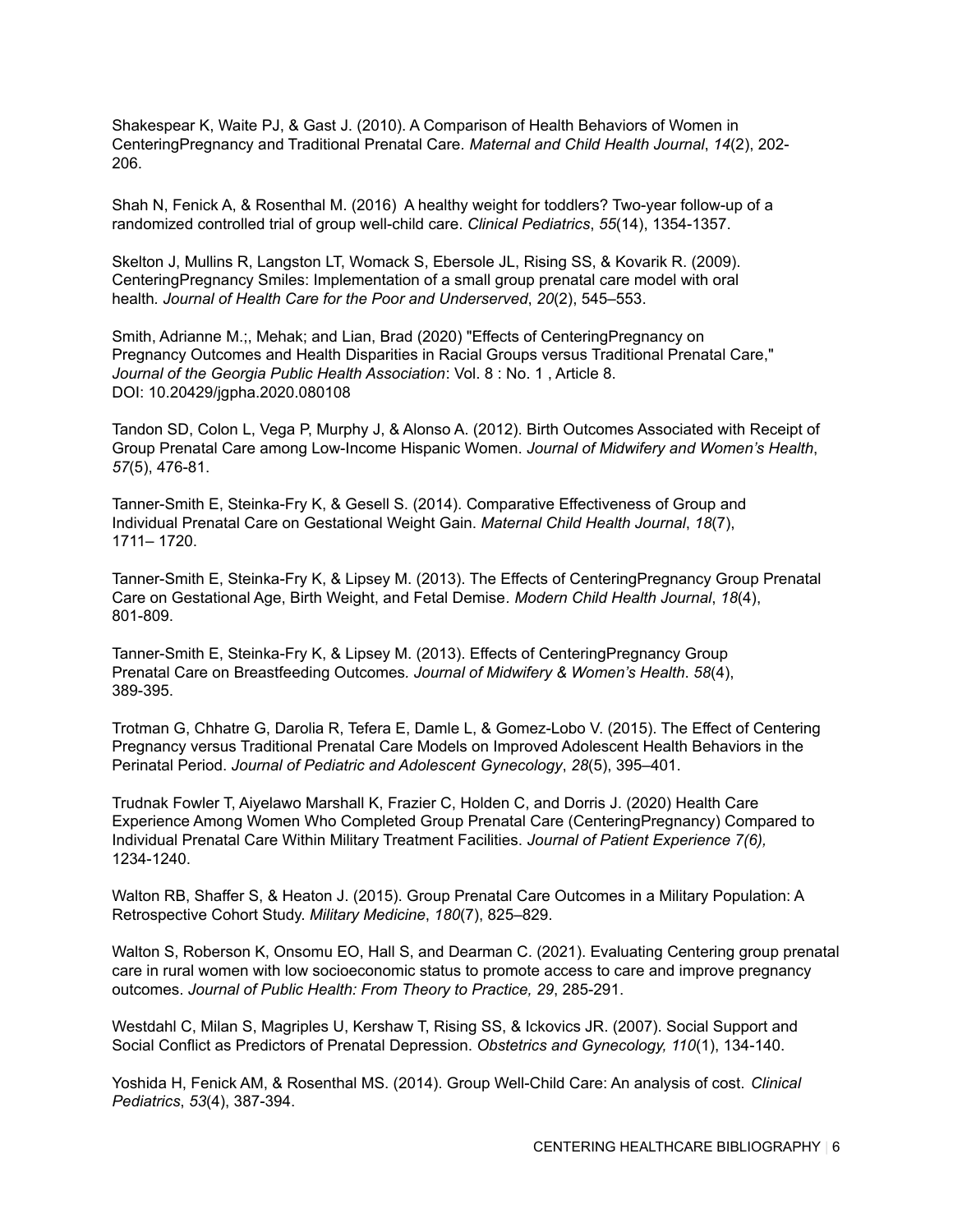Zielinski R, Stork L, Deibel M, Kothari CL, & Searing K. (2014). Improving Infant and Maternal Health through CenteringPregnancy: A Comparison of Maternal Health Indicators and Infant Outcomes between Women Receiving Group versus Traditional Prenatal Care. *Open Journal of Obstetrics and Gynecology*, *4*(9), 497–505.

Zorrilla, CD, Sánchez I, Mosquera AM, Sierra D, Pérez LAL, Rabionet S, & Rivera-Viñas J. (2017). Improved Outcomes with Group Prenatal Care in Puerto Rico. *Journal of Obstetrics and Gynaecology*. *1*(1), 1-9.

## **CenteringPregnancy and CenteringParenting Qualitative Research**

Baldwin K. (2006). Comparison of Selected Outcomes of CenteringPregnancy versus Traditional Prenatal Care*. Journal of Midwifery & Women's Health*, *51*(4), 266-272.

Baldwin K & Phillips G. (2011). Voices Along the Journey: Midwives' perceptions of implementing the CenteringPregnancy model of prenatal care*. Journal of Perinatal Education*, *20*(4), 210-217.

Chao M, Abercrombie P, Santana T, & Duncan L. (2015). Applying the RE-AIM Framework to Evaluate Integrative Medicine Group Visits among Diverse Women with Chronic Pelvic Pain. *Pain Management Nursing*, *16*(6), 920-929.

DeLago C, Dickens B, Phipps E, Paoletti A, Kazmierczak M, Irigoyen M. (2018) Qualitative Evaluation of Individual and Group Well-Child Care. *Academic Pediatrics* 18(5): 516-524.

Gareau S, Fede ALD, Loudermilk BL, Cummings TH, Hardin JW, Picklesimer AH, … Covington-Kolb, S. (2016). Group Prenatal Care Results in Medicaid Savings with Better Outcomes: A Propensity Score Analysis of CenteringPregnancy Participation in South Carolina. *Maternal and Child Health Journal*, *20*(7), 1384-1393.

Herrman J, Rodgers S, & Ehrenthal D. (2012). Women's Perceptions of CenteringPregnancy: A Focus Group Study*. American Journal of Maternal Child Health*, *37*(1), 19-27.

Heberlein EC, Picklesimer AH, Billings DL, Covington-Kolb S, Farber N, & Frongillo EA. (2016). Qualitative Comparison of Women's Perspectives on the Functions and Benefits of Group and Individual Prenatal Care. *Journal of Midwifery & Women's Health*, *61*(2), 224-234.

Johnston JC, McNeil D, van der Lee G, MacLeod C, Uyanwune Y, & Hill K. (2017). Piloting CenteringParenting in Two Alberta Public Health Well-Child Clinics. *Public Health Nursing*, *34*(3), 229-237.

Kania-Richmond A, Hetherington E, McNeil D, Bayrampour H, Tough S, & Metcalfe A. (2017). The Impact of Introducing Centering Pregnancy in a Community Health Setting: A Qualitative Study of Experiences and Perspectives of Health Center Clinical and Support Staff. *Maternal and Child Health Journal, 21*(6), 1327-1335.

Kennedy HP, Farrell T, Paden R, Hill S, Jolivet R, Willetts J, & Rising SS. (2009). "I wasn't alone"— a study of group prenatal care in the military. *Journal of Midwifery & Women's Health*, *54*(3), 176-183.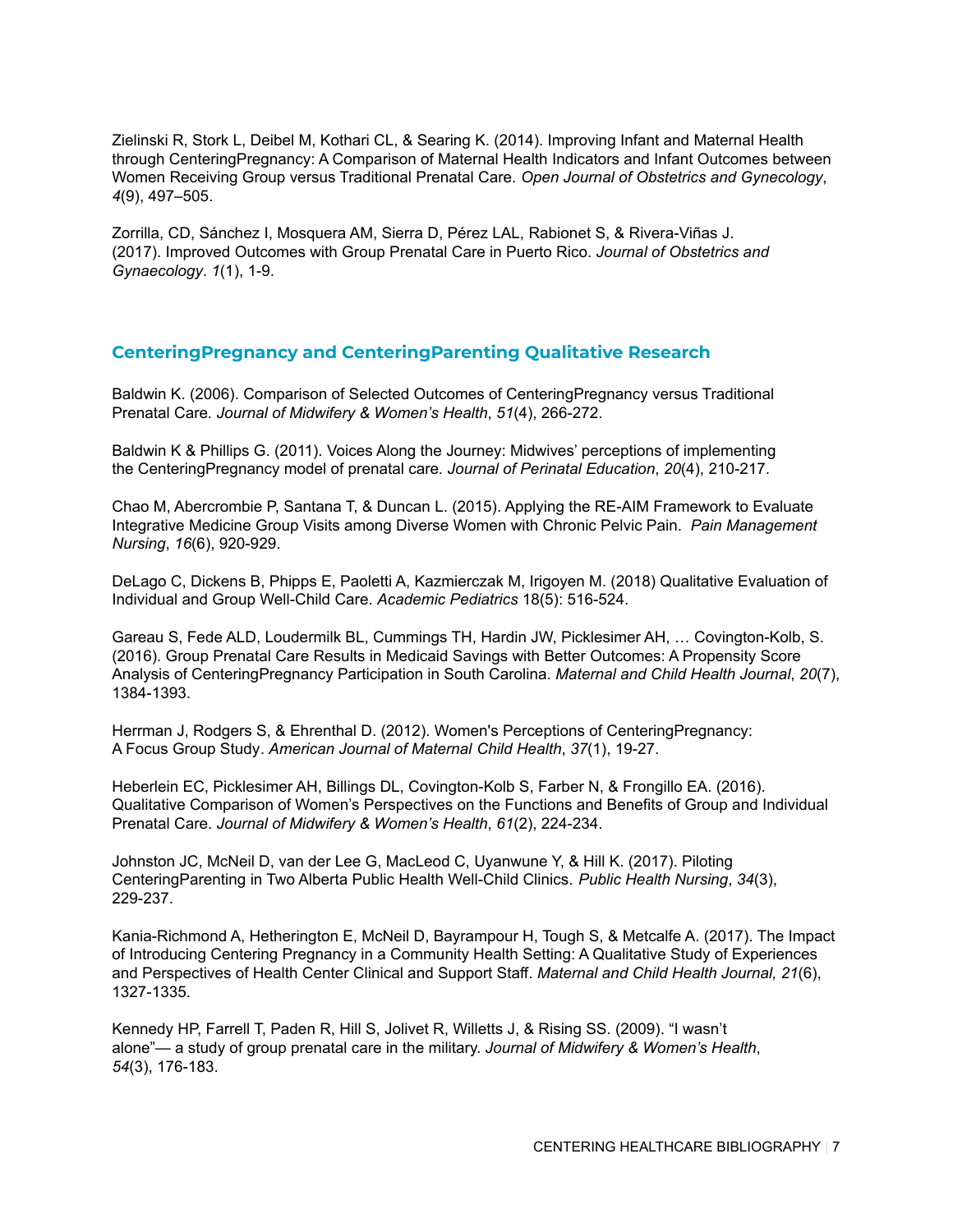Klima C, Vonderheid S, Norr K, & Park C. (2015). Development of the Pregnancy-Related Empowerment Scale. *Nursing and Health*, *3*(5), 120-127.

Little S, Motohara S, Miyazaki K, Arato N, & Fetters M. (2013). Prenatal Group Visit Program for a Population with Limited English Proficiency. *Journal of the American Board of Family Medicine*, *26*(6). 728-737.

Liu R, Chao MT, Jostad-Laswell A, & Duncan LG. (2017). Does CenteringPregnancy Group Prenatal Care Affect the Birth Experience of Underserved Women? A Mixed Methods Analysis. *Journal of Immigrant and Minority Health*, 19(2), 415-422.

McDowell M, Lou KH, Grasch JL, Slaven JE, Rouse CE, Shanks AL, Quinney SK, and Abernathy MP. (2020) 396: The impact of centeringpregnancy group prenatal care on breastfeeding rates in bbuprenorphine exposed pregnancies. *American Journal of Obstetrics and Gynecology 222(1),* S262.

McKinney, J., Hickerson, L., Guffey, D., Hawkins, J., Peters, Y., & Levison, J. (2020). Evaluation of human immunodeficiency virus-adapted group prenatal care. *American journal of obstetrics & gynecology MFM*, *2*(3), 100150. https://doi.org/10.1016/j.ajogmf.2020.100150

Mittal, P. (2011). Centering Parenting: Pilot Implementation of a Group Model for Teaching Family Medicine Residents Well-Child Care. *The Permanente Journal*, *15*(4), 40-41.

Novick G, Sadler L, Knafl K, Groce N, Kennedy H. (2012). The Intersection of Everyday Life and Group Prenatal Care for Women in Two Urban Clinics*. Journal of Health Care for the Poor and Underserved*, *23*(2), 589-603.

Novick G, Sadler LS, Knafl KA, Groce NE, & Kennedy HP. (2013). In a Hard Spot: Providing group prenatal care in two urban clinics*. Midwifery*, *29*(6), 690-697.

Novick G, Womack J, Lewis J, Stasko E, Rising S, Sadler L, Ickovics J. (2015). Perceptions of Barriers and Facilitators During Implementation of a Complex Model of Group Prenatal Care in Six Urban Sites. *Research in Nursing and Health, 38*(6), 462-474.

Oldfield BJ, Rosenthal MS, and Coker TR. (2020). Update on the Feasibility, Acceptability, and Impact of Group Well-Child Care. *Academic Pediatrics 20*, 731-732.

Phillippi J & Myers C. (2013). Reasons Women in Appalachia Decline Centeringpregnancy Care. *Journal of Midwifery & Women's Health*, *58*(5), 516-22.

Platt RE, Acosta J, Stellman J, Sloand E, Caballero TM, Polk S, Wissow LS, Mendelson T, Kennedy CE. (2021). Addressing Psychosocial Topics in Group Well-Child Care: A Multi-Method Study With Immigrant Latino Families. *Academic Pediatrics*. 1-10.

Robertson B, Aycock DM, & Darnell LA. (2009) Comparison of CenteringPregnancy to Traditional Care in Hispanic Mothers. *Maternal Child Health Journal*, *13*(3), 407-414.

Rosenthal J, Connor K, & Fenick A. (2014). Pediatric Residents' Perspectives on Relationships with Other Professionals During Well Child Care. *Journal of Interprofessional Care, 28*(5), 481-484.

Trudnak TC, Arboleda E, Kirby RS, & Perrin K. (2013). Outcomes of Latina women in CenteringPregnancy Group Prenatal Care Compared with Individual Prenatal Care*. Journal of Midwifery and Women's Health, 58*(4), 396-403.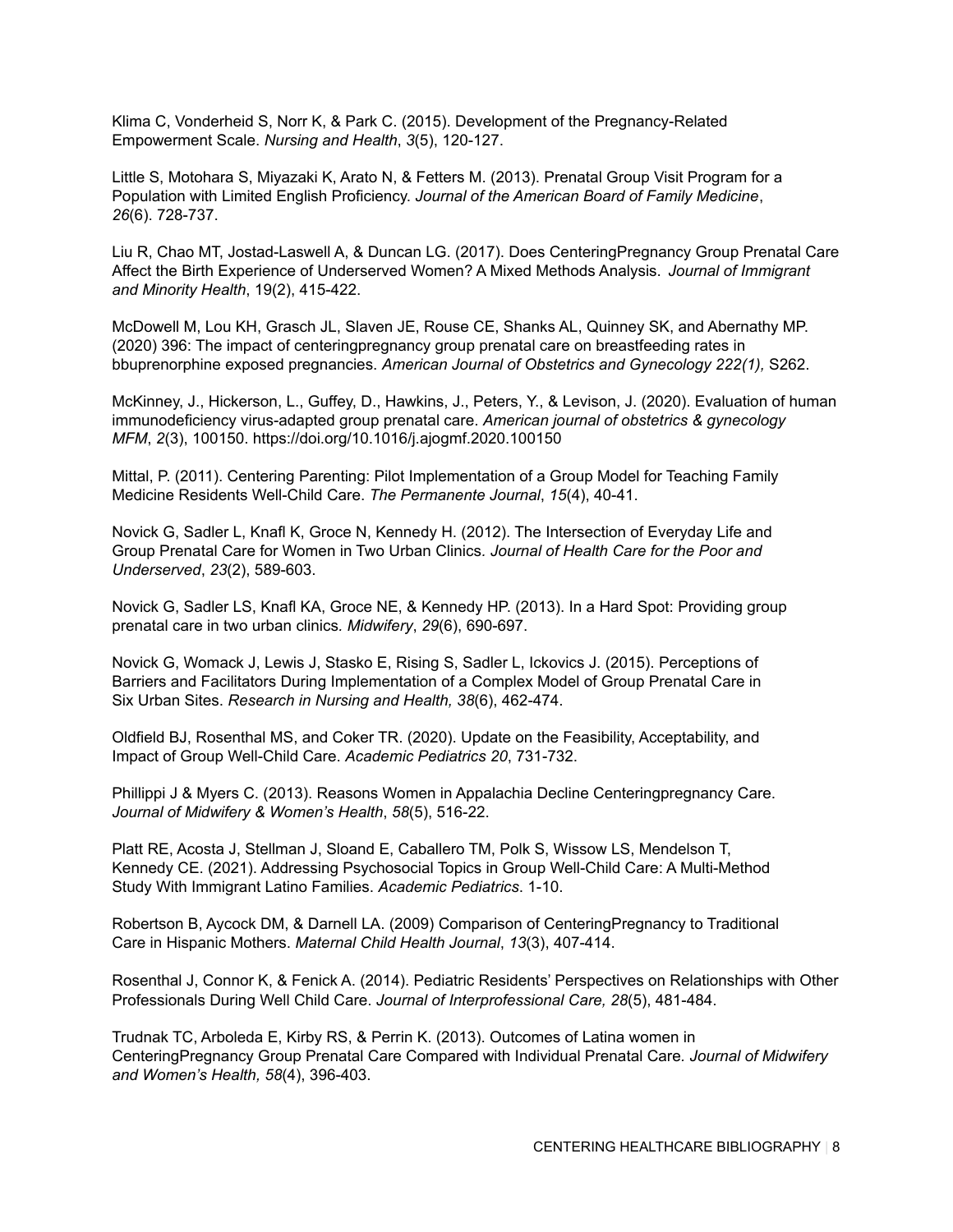Xaverius P & Grady MA. (2014). CenteringPregnancy in Missouri: A system level analysis *. The Scientific World Journal*, Article ID 285386. http://dx.doi.org/10.1155/2014/285386.

Vonderheid S, Klima C, Norr K, Grad MA, & Westdahl C. (2013). Using Focus Groups and Social Marketing to Strengthen Promotion of Group Prenatal Care. *Advances in Nursing Science, 36*(4), 320-335.

### **General CenteringPregnancy and CenteringParenting Publications**

Alliman J, Jolles D, & Summers L. (2015). The Innovation Imperative: Scaling freestanding birth centers, CenteringPregnancy, and midwifery-led maternity health homes. *Journal of Midwifery & Women's Health, 60*(3); 244-48.

Bloomfield J & Rising SS. (2013). CenteringParenting: An Innovative Dyad Model for Group Mother-Infant Care*. Journal of Midwifery & Womens' Health*, *58*(6), 683-689.

Bruxvoort C. (2021). Emotional and Birth Outcomes Associated With Different Types of Prenatal Care for Women With Low Income. Nursing for women's health, 25(6), 450–460. <https://doi.org/10.1016/j.nwh.2021.10.001>

Castellan CM, Casola AR, Weinstein LC. (2021) Centering Providers to Deliver Group Care: Implementing CenteringPregnancy and CenteringParenting at an Urban Federally Qualified Health Center. *Population Health Management*. doi: 10.1089/pop.2020.0034.

Carlson NS & Lowe N. (2006). CenteringPregnancy: A new approach in prenatal care. *MCN: The American Journal of Maternal/Child Nursing*. *31*(4): 218-23.

Chao M, Abercrombie P, Santana T, & Duncan L. (2012). Centering as a Model for Group Visits Among Women with Chronic Pelvic Pain. *Journal of Obstetric, Gynecologic, & Neonatal Nursing*, *41*(5), 703-710.

Coker TR, Chung PJ, Cowgill BO, Chen L, and Rodriguez MA. (2009). Low-Income Parents' Views on the Redesign of Well-Child Care. *Pediatrics*, *124*(1), 194-204.

Coker TR, Moreno C, Shekelle PG, Schuster MA, & Chung PJ. (2014). Well-Child Care Clinical Practice Redesign for Serving Low-Income Children. *Pediatrics*, *134*(1), e229-e239.

Connor KA, Duran G, Faiz-Nassar M, Mmari K, Minkovitz CS. (2018). Feasibility of Implementing Group Well Baby/Well Woman Dyad Care at Federally Qualified Health Centers. *Academic Pediatrics*, *18*(5), 510-515.

Darling A, Lim S, MacDonald A, Wheeler S, Dotters-Katz S. (2021). Pregnancy latency among patients with preterm prelabor rupture of membranes attending inpatient Centering Groups. *American Journal of Obsterics & Gynecology*. DOI:https://doi.org/10.1016/j.ajog.2020.12.832

DeCesare JZ & Jackson JR. (2015). Centering Pregnancy: Practical tips for your practice. *Archives of Gynecology and Obstetrics*, *291*(3), 499–507.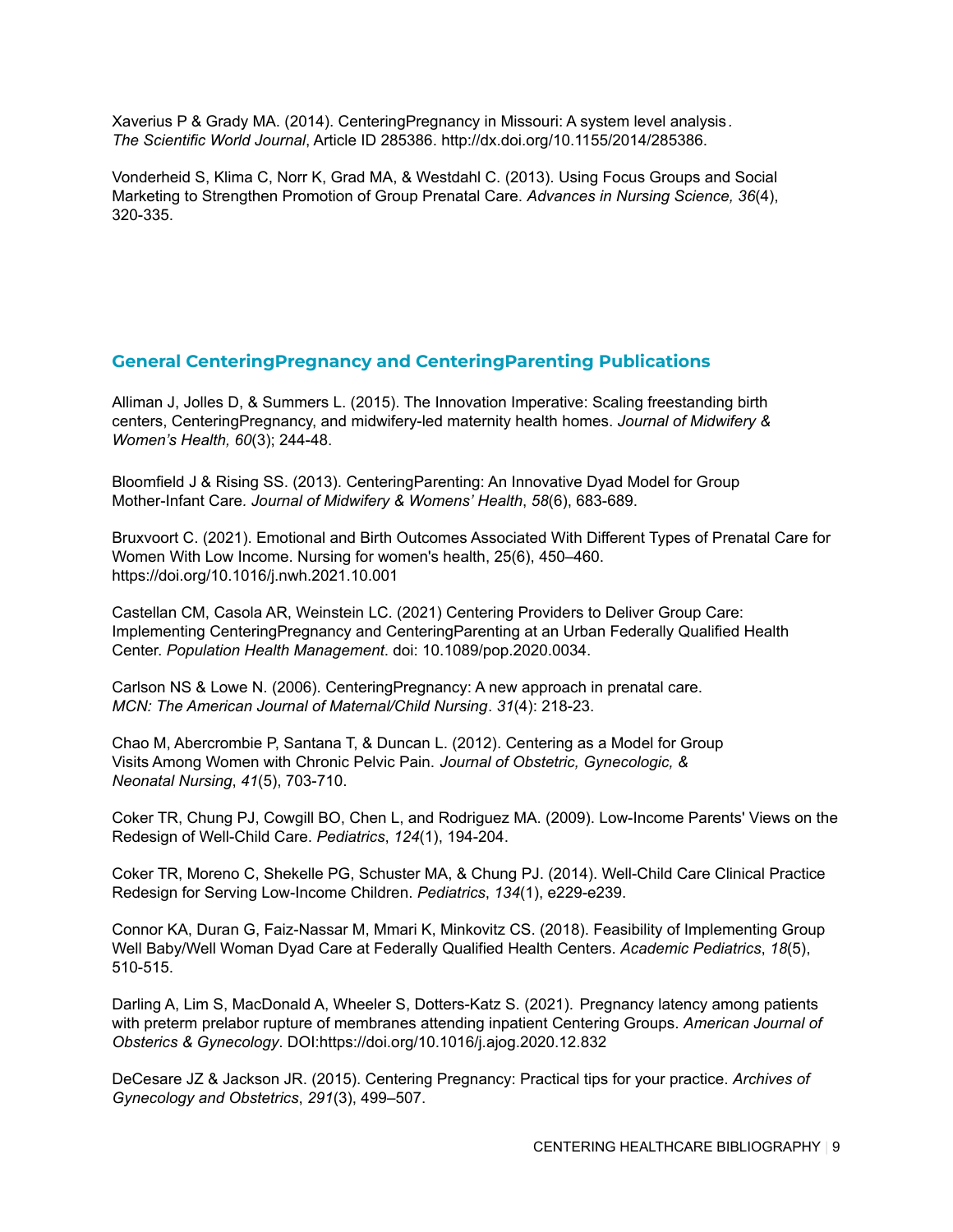Devitt N. (2013) Does the CenteringPregnancy group prenatal care program reduce preterm birth: The conclusions are premature. *Birth*, *40*(1), 67-69.

Foster G, Alviar A, Neumeier R, & Wooten A. (2012). A Tri ‐Service Perspective on the Implementation of a Centering Pregnancy Model in the Military*. Journal of Obstetric, Gynecologic, & Neonatal Nursing, 41*(2), 315-321.

Garretto D, & Bernstein PS. (2014). CenteringPregnancy: An innovative approach to prenatal care delivery. *American Journal of Obstetrics and Gynecology*, *210*(1), 14–15.

Gennaro S, Melnyk BM, O'Connor C, Gibeau AM, & Nadel E. (2016). Improving Prenatal Care for Minority Women. *MCN: The American Journal of Maternal/Child Nursing*, *41*(3), 147-153.

Gullett H, Salib M, Rose J, & Stange KC. (2019). An Evaluation of CenteringParenting: A Group Well-Child Care Model in an Urban Federally Qualified Community Health Center. *Journal of Alternative and Complementary Medicine*, *25*(7), 727-732.

Johnston JC, McNeil D, van der Lee G, MacLeod C, Uyanwune Y, & Hill K. (2016). Piloting CenteringParenting in Two Alberta Public Health Well‐Child Clinics. *Public Health Nursing*, *34*(3), 229-237.

Jones KA, Do S, Porras-Javier L, Contreras S, Chung PJ, Coker TR. (2018) Feasibility and Acceptability in a Community-Partnered Implementation of CenteringParenting for Group Well-Child Care. *Academic Pediatrics, 18*(6), 264-269.

Karsnitz D & Holcomb M. (2012). *CenteringPregnancy: An Evidence-Based Model of Prenatal Care* in Anderson B, Stone S. Best Practices in Midwifery: Using the Evidence to Implement Change, 31-42. NY: Springer Pub Co.

Keller, J. M., Norton, J. A., Zhang, F., Paul, R., Madden, T., Raghuraman, N., Stout, M. J., & Carter, E. B. (2021). The Impact of Group Prenatal Care on Interpregnancy Interval. American journal of perinatology, 10.1055/s-0041-1739413. Advance online publication. <https://doi.org/10.1055/s-0041-1739413>

Klima C. (2003). *Centering Pregnancy: A model for pregnant adolescents. Journal of Midwifery & Women's Health*. *48*(3), 220-25.

Kolb K, Picklesimer A, Covington-Kolb S, & Hines L. (2012). Centering Pregnancy Electives: A Case Study In The Shift Toward Student-Centered Learning In Medical Education. *Journal of the South Carolina Medical Association*, *108*(4), 103-105.

Kominiarek MA, Lewkowitz AK, Carter E, Fowler SA, & Simon M. (2019) Gestational Weight Gain and Group Prenatal Care: A systematic review and meta-analysis. *BMC Pregnancy and Childbirth*, *19*(18).

Kominiarek MA, Crockett A, Covington-Kolb S, Simon M, & Grobman WA. (2017), Association of Group Prenatal Care with Gestational Weight Gain. *Obstetrics & Gynecology*, *129*(4), 663-670.

Lathrop B. (2013). A Systematic Review Comparing Group Prenatal Care to Traditional Prenatal Care. *Nursing for Women's Health*, *17*(2), 118-130.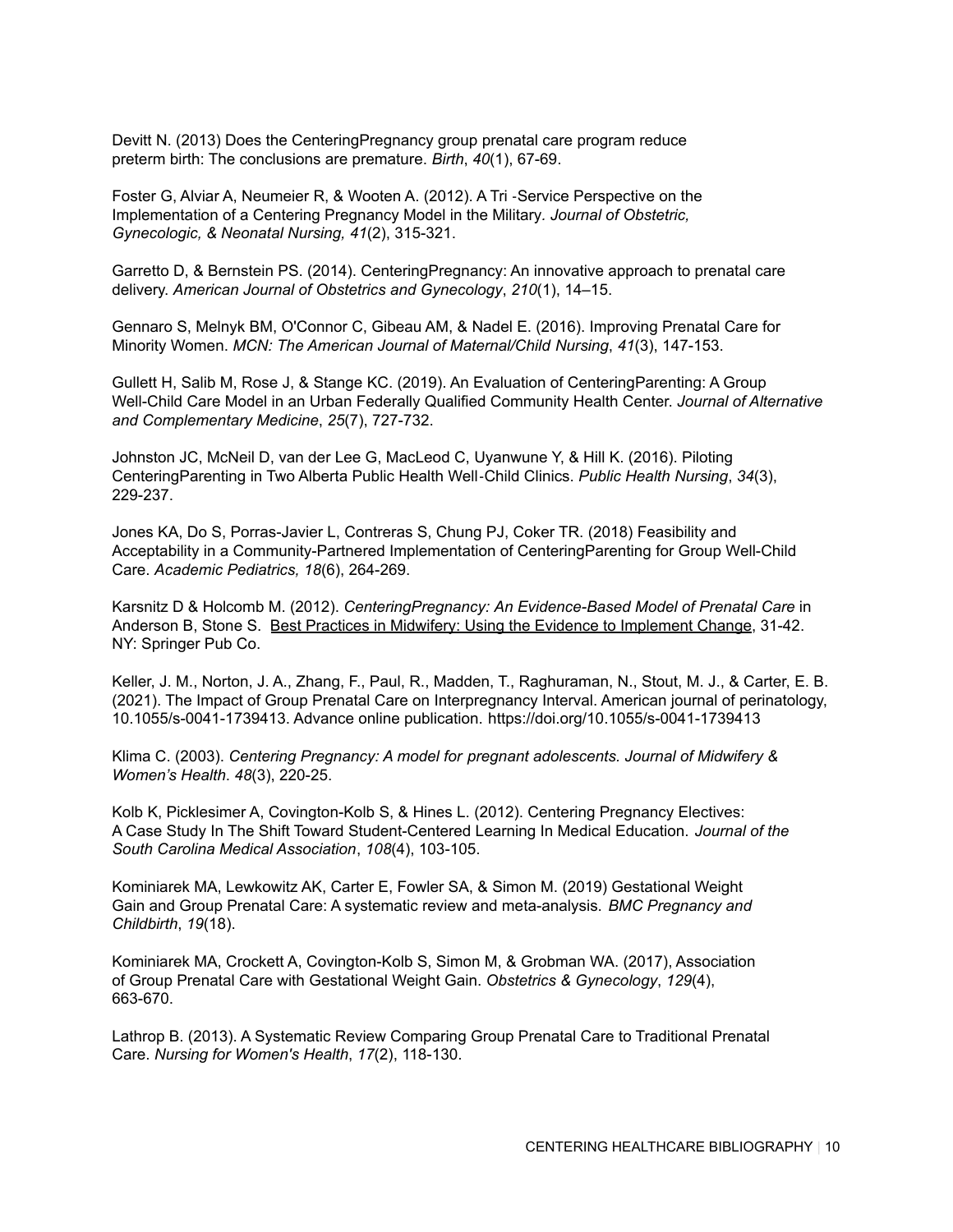Madeira AD, Rangen CM, and Avery MD. (2019). Design and Implementation of a Group Prenatal Care Model for Somali Women at a Low-Resource Health Clinic*. Nursing for Women's Health 23(3),* 224-233.

Manant A & Dodgson JE. (2011). CenteringPregnancy: An integrative literature review. *Journal of Midwifery & Women's Health, 56*(2), 94-102.

Massey Z, Rising SS, & Ickovics J. (2006). CenteringPregnancy Group Prenatal Care: Promoting relationship-centered care. *Journal of Obstetric, Gynecologic, & Neonatal Nursing*, *35*(2), 286-294.

McCartney PR. (2004). Centering Pregnancy: a renaissance in prenatal care?. *MCN: The American Journal of Maternal/Child Nursing*, *29*(4), 261.

McKeever A. (2013). Preterm Birth Prevention: Marrying CenteringPregnancy and Community Health Workers*. Journal of Obstetric, Gynecologic, & Neonatal Nursing*, *42*(s1), s21.

McKinney J, Jackson J, Sangi-Haghpeykar H, Hickerson, L., Hawkins J, Peters Y, & Levison J. (2021). HIV-Adapted Group Prenatal Care: Assessing Viral Suppression and Postpartum Retention in Care. AIDS patient care and STDs, 35(2), 39–46. https://doi.org/10.1089/apc.2020.0249

McNeil DA, Johnston JC, der Lee GV, & Wallace N. (2016). Implementing CenteringParenting in Well Child Clinics: Mothers' Nurses' and Decision Makers' Perspectives. *Journal of Community Public Health Nursing*, *2*(3).

Miller GE, Borders AE, Crockett AH, Ross KM, Qadir S, Keenan-Devlin L, Cole SW. (2017). Maternal socioeconomic disadvantage is associated with transcriptional indications of greater immune activation and slower tissue maturation in placental biopsies and newborn cord blood. *Brain, Behavior, and Immunity*, *64*: 276-284.

Novick G, Sadler LS, Knafl KA, Groce NE, & Kennedy HP. (2013). In a Hard Spot: Providing group prenatal care in two urban clinics. *Midwifery*, *29*(6), 690-697.

Novick G. (2004) CenteringPregnancy and the Current State of Prenatal Care. *Journal of Midwifery & Women's Health, 49*(5), 405-11.

Novick G, Womack JA, and Sadler LS. (2020). Beyond Implementation: Sustaining Group Prenatal Care and Group Well-Child Care. *Journal of Midwifery & Women's Health 65(4)*, 512-519.

Olatunde, A., Hosein, S., Paoletti, A. et al. Impact of Group Prenatal Care on Contraceptive Use at Twelve Weeks Postpartum. Matern Child Health J (2022). <https://doi.org/10.1007/s10995-022-03394-6>

Picklesimer A, Herberlein E, & Covington-Kolb S. (2015). Group Prenatal Care: Has its time come? *Clinical Obstetrics and Gynecology*, *58*(2), 380-391.

Potter JE, Duthely LM, Diaz-Mendez N, Smith L, Messick BJ, Echenique M, … Villar-Loubet O. (2019). Implementing CenteringPregnancy Group Prenatal Care for Minority Women Living with HIV at an Urban University Hospital. *Journal of Midwifery & Women's Health*, *64*(4), 451-461.

Reid J. (2007). Centering Pregnancy®: A model for group prenatal care*. Nursing for women's health*, *11*(4), 382-388.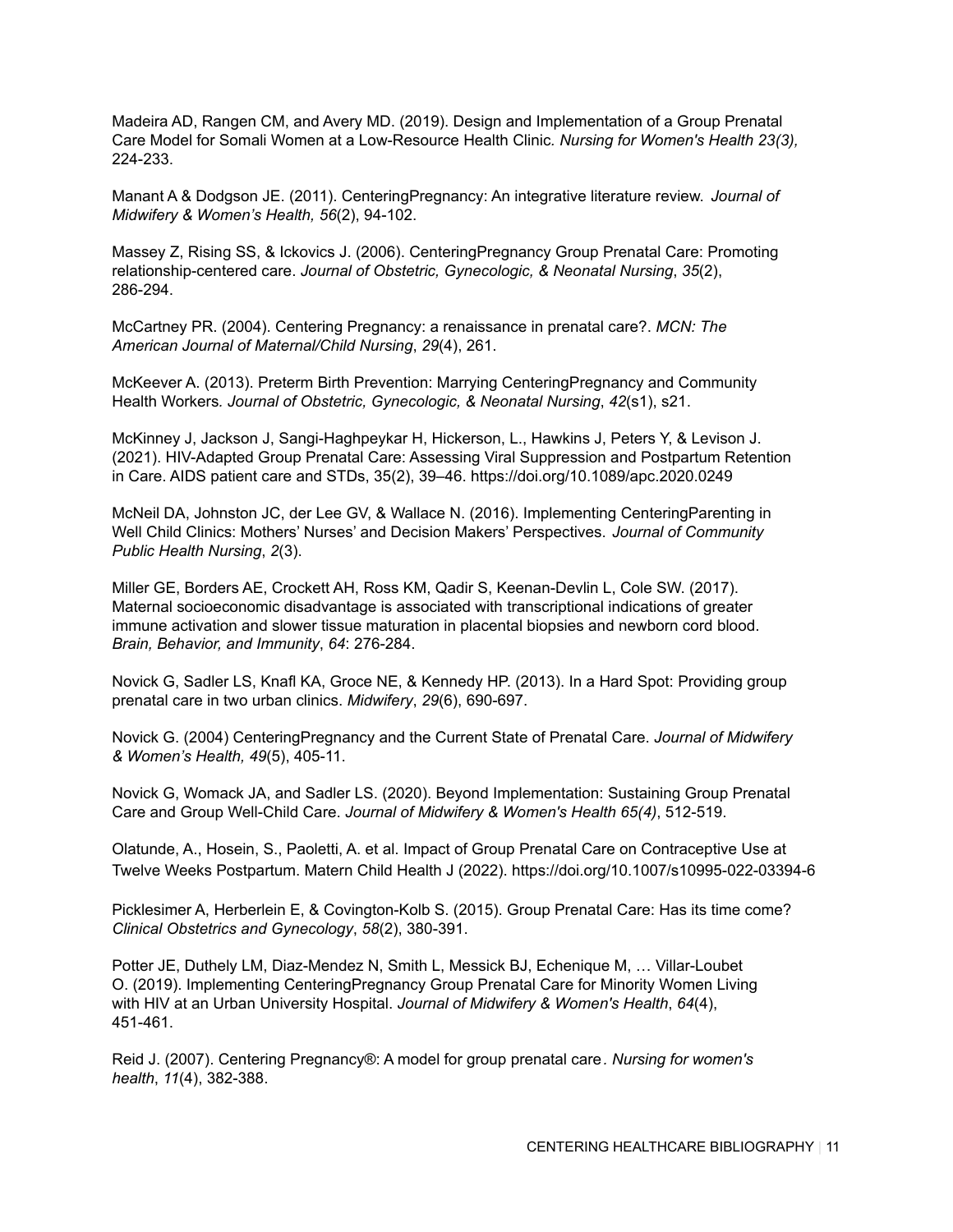Rising SS & Senterfitt C. (2009). Repairing Health Care: Building relationships through groups. *Creative Nursing, 15*(4), 178-183.

Rising SS, Kennedy HP, & Klima C. (2004). Redesigning Prenatal Care Through CenteringPregnancy*. Journal of Midwifery & Women's Health*, *49*(5), 398-404.

Rising SS. (1998). Centering Pregnancy: An interdisciplinary model of empowerment. *Journal of Nurse-Midwifery, 43*(1), 46-54.

Robinson, K., Garnier-Villarreal, M., & Hanson, L. (2018). Effectiveness of CenteringPregnancy on Breastfeeding Initiation Among African Americans: A Systematic Review and Meta-analysis. *The Journal of perinatal & neonatal nursing*, *32*(2), 116–126. https://doi.org/10.1097/JPN.0000000000000307

Rotundo G. (2011). CenteringPregnancy: The benefits of group prenatal care*. Nursing for Women's Health*, *15*(6), 508-518.

Saleh L. (2019). Women's Perceived Quality of Care and Self-Reported Empowerment With CenteringPregnancy Versus Individual Prenatal Care. *Nursing for Women's Health 23(3),* 234-244.

Schwarz JG, Froh E, Farmer MC, Oser M, Howell LJ, and Moldenhauer JS. (2020). A Model of Group Prenatal Care for Patients with Prenatally Diagnosed Fetal Anomalies. *Journal of Midwifery & Women's Health 15(11)*, 698-702.

Stemig C. (2008) CenteringPregnancy: Group prenatal care. *Creative Nursing*, 14(4), 182-183.

Strickland C, Merrell S, & Kirk JK. (2016). CenteringPregnancy: Meeting the Quadruple Aim in Prenatal Care. *North Carolina Medical Journal*, *77*(6), 394-397.

Tanner-Smith E, Steinka-Fry K, & Lipsey M. (2012). A Multi-Site Evaluation of the CenteringPregnancy Programs in Tennessee*,* Final report presented to the Tennessee Department of Health. Peabody Research Institute, Vanderbilt University, Nashville, TN.

Thielen K. (2012). Exploring the Group Prenatal Care Model: A critical review of the literature. *Journal of Perinatal Education*, *21*(4), 209-218.

Tubay AT, Mansalis KA, Simpson MJ, Armitage NH, Briscoe G, & Potts V. (2019). The Effects of Group Prenatal Care on Infant Birthweight and Maternal Well-Being: A Randomized Controlled Trial. *Military Medicine*, *184*(5/6), e440-e446.

Walker D & Worrell R. (2008). Promoting healthy pregnancies through perinatal groups: a comparison of CenteringPregnancy® group prenatal care and childbirth education classes. *The Journal of Perinatal Education, 17*(1), 27.

Walker D, Rising SS. (2004-5) Revolutionizing Prenatal Care: New evidence-based prenatal care delivery models. *Journal of NY State Nurses Association*, *35*(2), 18-21.

Van De Griend KM, Billings DL, Frongillo EA, Hilfinger Messias DK, Crockett AH, Covington-Kolb S. (2020). Core strategies, social processes, and contextual influences of early phases of implementation and statewide scale-up of group prenatal care in South Carolina. Evaluation and Program Planning 79, 1-7.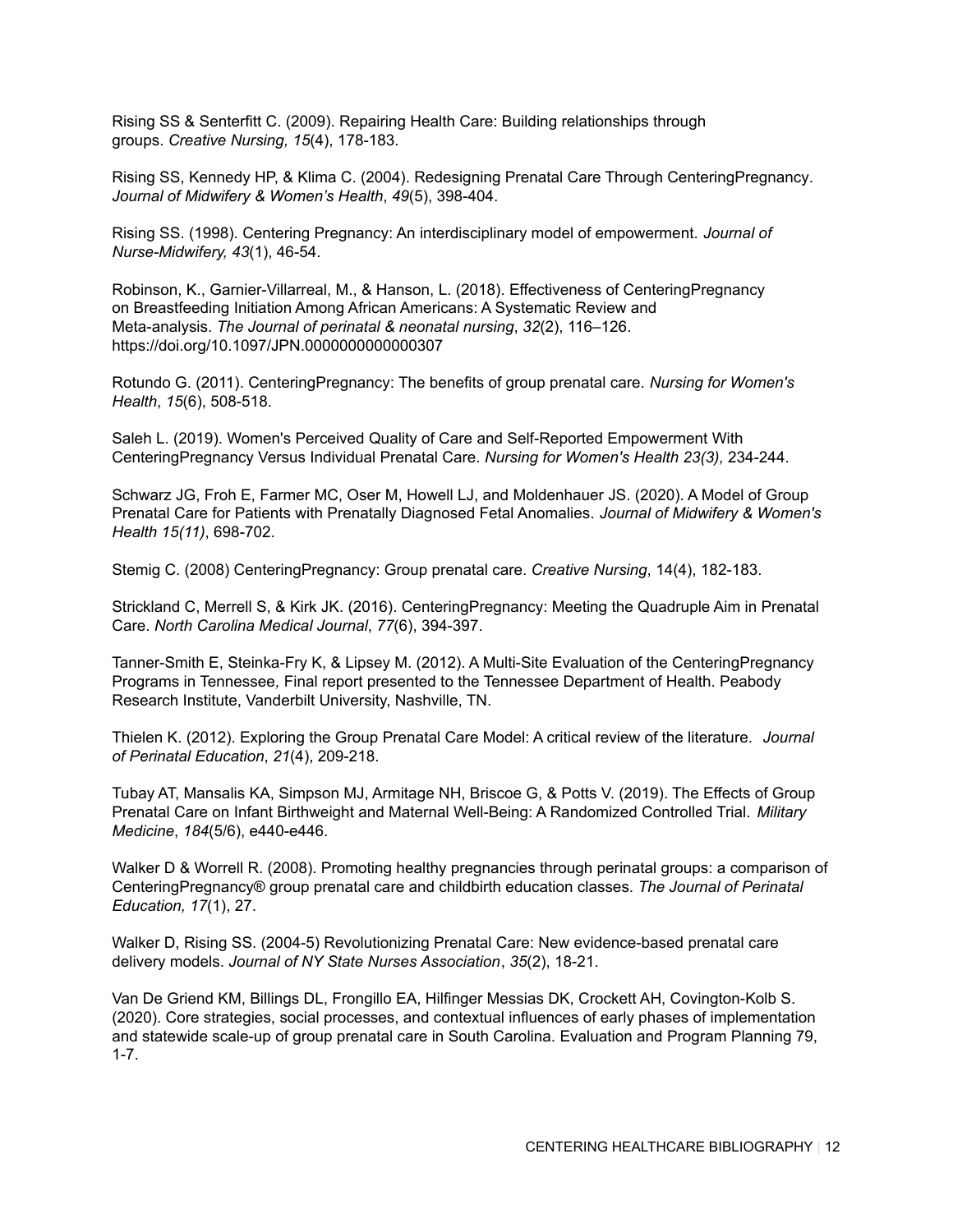#### **CenteringHealthcare Research**

Burnett M & Truesdale A. 2019. Making Health Care Accessible Through Group Visits. *Journal of Alternative and Complementary Medicine, 25*(7), 671-672.

Chao M & Abercrombie P. (2012). P05.41. Development and evaluation of group medical visits for medically underserved women with chronic pelvic pain. *BMC Complementary & Alternative Medicine*, *12*(Suppl 1), P401.

Chao MT, Abercrombie PD, & Duncan LG. (2012). Centering as a Model for Group Visits Among Women with Chronic Pelvic Pain. *Journal of Obstetric, Gynecologic, & Neonatal Nursing*, *41*(5), 703-710.

Chao MT, Abercrombie PD, Santana T, & Duncan LG. (2015). Applying the RE-AIM Framework to Evaluate Integrative Medicine Group Visits Among Diverse Women with Chronic Pelvic Pain. *Pain Management Nursing, 16*(6), 920-929.

Trotter KJ. (2013). The promise of group medical visits. *The Nurse Practitioner, 38*(5), 48-53.

Trotter K, Frazier A, Hendricks CW, & Scarsella H. (2011). Innovation in Survivor Care: Group Visits. *Clinical Journal of Oncology Nursing*, *15*(2), E24-E33.

Trotter K, Schneider SM, & Turner BS. (2013). Group Appointments in a Breast Cancer Survivorship Clinic. *Journal of Advanced Practice Oncology, 4*(6), 423-431.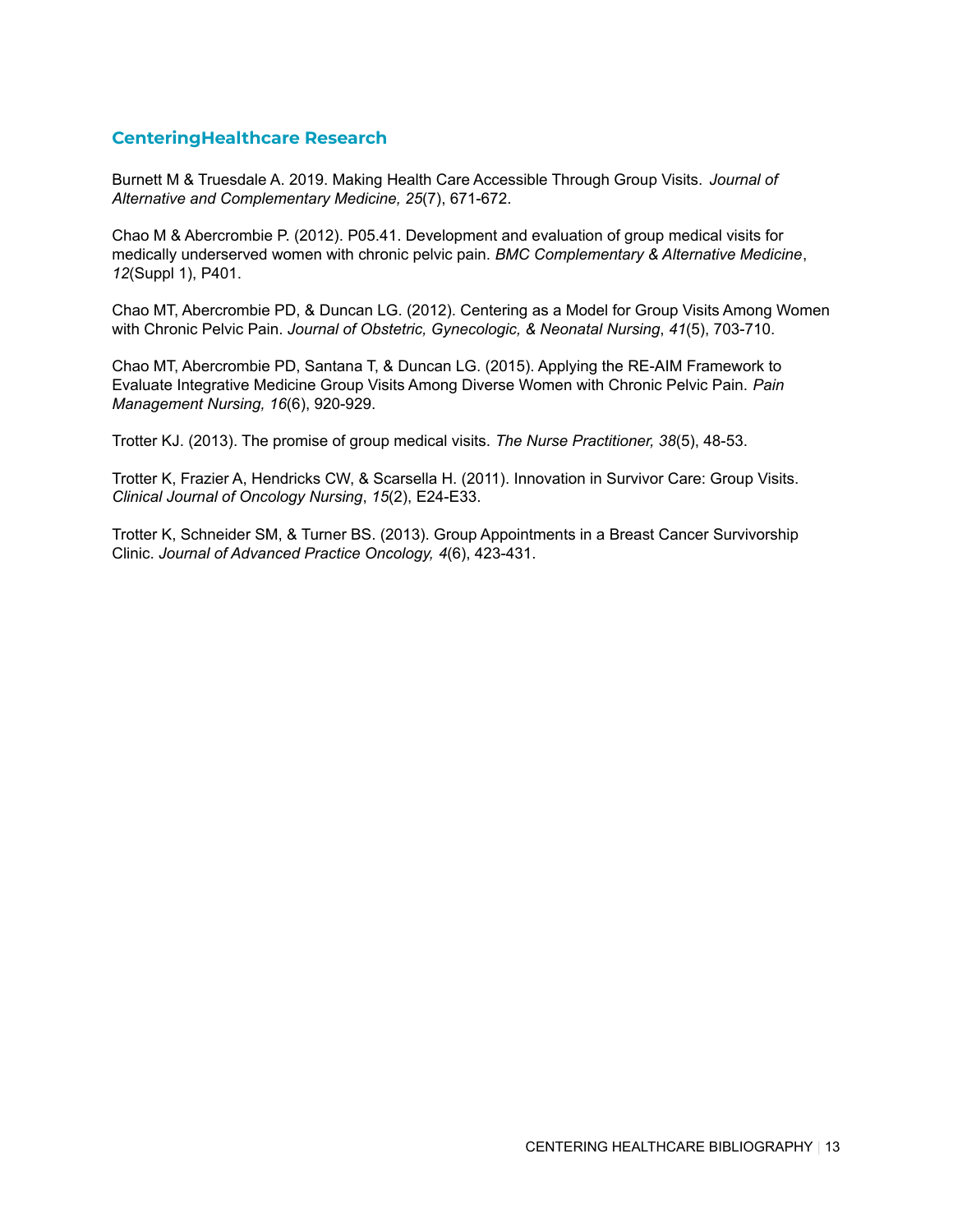#### **Group Prenatal Care Research**

Barr W, Aslam S, & Levin M. (2011). Evaluation of a group prenatal care-based curriculum in a family medicine residency. *Family Medicine*, *43*(10), 712-717.

Brumley J, Cain MA, Stern M, & Louis JM. (2016). Gestational Weight Gain and Breastfeeding Outcomes in Group Prenatal Care. *Journal of Midwifery & Women's Health*, *61*(5), 557-562.

Catling CJ, Medley N, Foureur M, Ryan C, Leap N, Teate A, & Homer CS. (2015). Group versus conventional antenatal care for women. In *Cochrane Database of Systematic Reviews*. John Wiley & Sons, Ltd. [https://doi/10.1002/14651858.CD007622.pub3.](https://doi/10.1002/14651858.CD007622.pub3)

Friedman, S., Calderon, B., Gonzalez, A., Suruki, C., Blanchard, A., Cahill, E., Kester, K., Muna, M., Elbel, E., Purushothaman, P., Krause, M. C., & Meyer, D. (2021). Pediatric Practice Redesign with Group Well Child Care Visits: A Multi-Site Study. Maternal and child health journal, 25(8), 1265–1273. <https://doi.org/10.1007/s10995-021-03146-y>

Gaskin, E., Yorga, K. W., Berman, R., Allison, M., & Sheeder, J. (2021). Pediatric Group Care: A Systematic Review. Maternal and child health journal, 25(10), 1526–1553. <https://doi.org/10.1007/s10995-021-03170-y>

Hackley B, Elyachar-Stahl E, Savage AK, Stange M, Hoffman A, Kavanaugh M, Aviles MM, Arévalo S, Machuca H, and Alan Shapiro. (2018). A Qualitative Study of Women's Recall of Content and Skills Developed in Group Prenatal and Well-Baby Care 2 Years Later. *Journal of Midwifery & Women's Health 64(2),* 209-216.

Heberlein, E. C., Smith, J. C., LaBoy, A., Britt, J., & Crockett, A. (2021). Birth Outcomes for Medically High-Risk Pregnancies: Comparing Group to Individual Prenatal Care. American journal of perinatology, 10.1055/a-1682-2704. Advance online publication. <https://doi.org/10.1055/a-1682-2704>

Hill I, Benatar S, Cross-Barnet C, Thornburgh S, and Courtot B. What do women in Medicaid say about enhanced prenatal care? Findings from the national Strong Start evaluation. (2019). *Birth 46(2),* 244-252.

Kemet, S., Yang, Y., Nseyo, O. et al. "When I think of mental healthcare, I think of no care." Mental Health Services as a Vital Component of Prenatal Care for Black Women. Matern Child Health J (2021). <https://doi.org/10.1007/s10995-021-03226-z>

Lewis, J. B., Cunningham, S. D., Shabanova, V., Hassan, S. S., Magriples, U., Rodriguez, M. G., & Ickovics, J. R. (2021). Group prenatal care and improved birth outcomes: Results from a type 1 hybrid effectiveness-implementation study. Preventive medicine, 153, 106853. <https://doi.org/10.1016/j.ypmed.2021.106853>

MacMillan Uribe AL, Woelky KR, & Olson BH. (2019). Exploring Family-Medicine Providers' Perspectives on Group Care Visits for Maternal and Infant Nutrition Education. *Journal of Nutrition Education and Behavior, 51*(4), 409-418.

Marton, J., Smith, J. C., Heberlein, E. C., Laboy, A., Britt, J., & Crockett, A. H. (2021). Group Prenatal Care and Emergency Room Utilization. Medical care research and review : MCRR, 10775587211059938. Advance online publication. <https://doi.org/10.1177/10775587211059938>